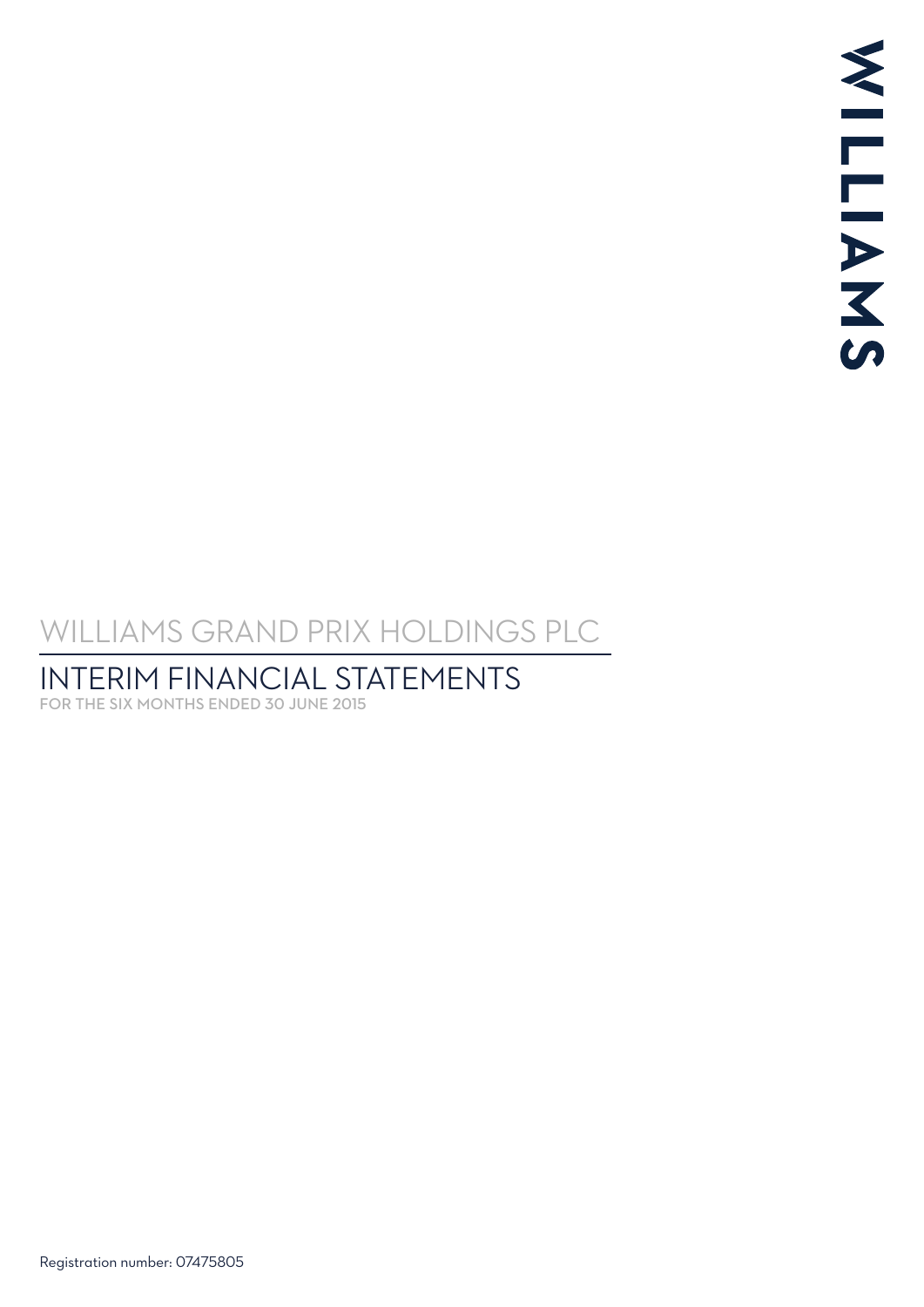#### INTERIM FINANCIAL STATEMENTS FOR THE SIX MONTHS ENDED 30 JUNE 2015

Williams Grand Prix Holdings PLC (WGPH, Ticker: WGF1) today announced its interim results for the six months to 30 June 2015. WGPH is the holding company of the Williams Group of companies, which includes Williams Grand Prix Engineering Limited.

Overall Group revenue for the period was £63.2m (2014: £44.1m), with EBITDA of (£1.4m) (2014: (£19.6m)). The Group's operating free cash flow saw a strong increase compared to 2014 of £7.0m (2014: (£18.7m)).

The Formula One division has reported revenues of £51.8m (2014: £34.6m), with an EBITDA of (£2.5m) (2014: (£19.8m)). Williams Advanced Engineering, the division that commercialises Formula One derived technology and know-how, generated revenues of £10.9m (2014: £7.8m) with an EBITDA of £1.0m (2014: £0.8m).

Mike O'Driscoll, Group Chief Executive Officer, said; "Our first half results represent a significant improvement over the same period in 2014, with strong revenue growth and positive cash flow. We made a small EBITDA loss through the first half of the year, which was in line with our expectations.

"Mid-way through 2013 we set out on an ambitious turnaround strategy to reinvigorate the Formula One team, create a strong and profitable Advanced Engineering business, and divest non-core activities. In 2014 we made excellent progress against those objectives, with a third place finish in the Formula One Constructors Championship, and an expansion of our Advanced Engineering division. This progress has been sustained into 2015.

"The improved performance of our Formula One team on the track is now reflected in both higher commercial rights income and increased sponsorship revenue, bolstering our financial results. We will prioritise technological innovation, but simultaneously continue to balance our investment, with strong controls, during a time of rising costs for all Constructors.

"Williams Advanced Engineering has demonstrated continued progress, with revenue and EBITDA increasing, albeit modestly. We anticipate that this trend will continue, while we build up our capabilities in new sectors, primarily aerospace and defence. The announcement of a recent multi-year contract with global defence contractor General Dynamics is evidence of the progress we are making in this division.

"Overall, these interim results are encouraging, and represent very good progress. However, we face continued cost pressures due to the spending levels of our major Formula One competitors, and this challenging environment will undoubtedly continue in the near term. We remain determined to build the necessary foundations for future sporting and commercial success, both on and off the track."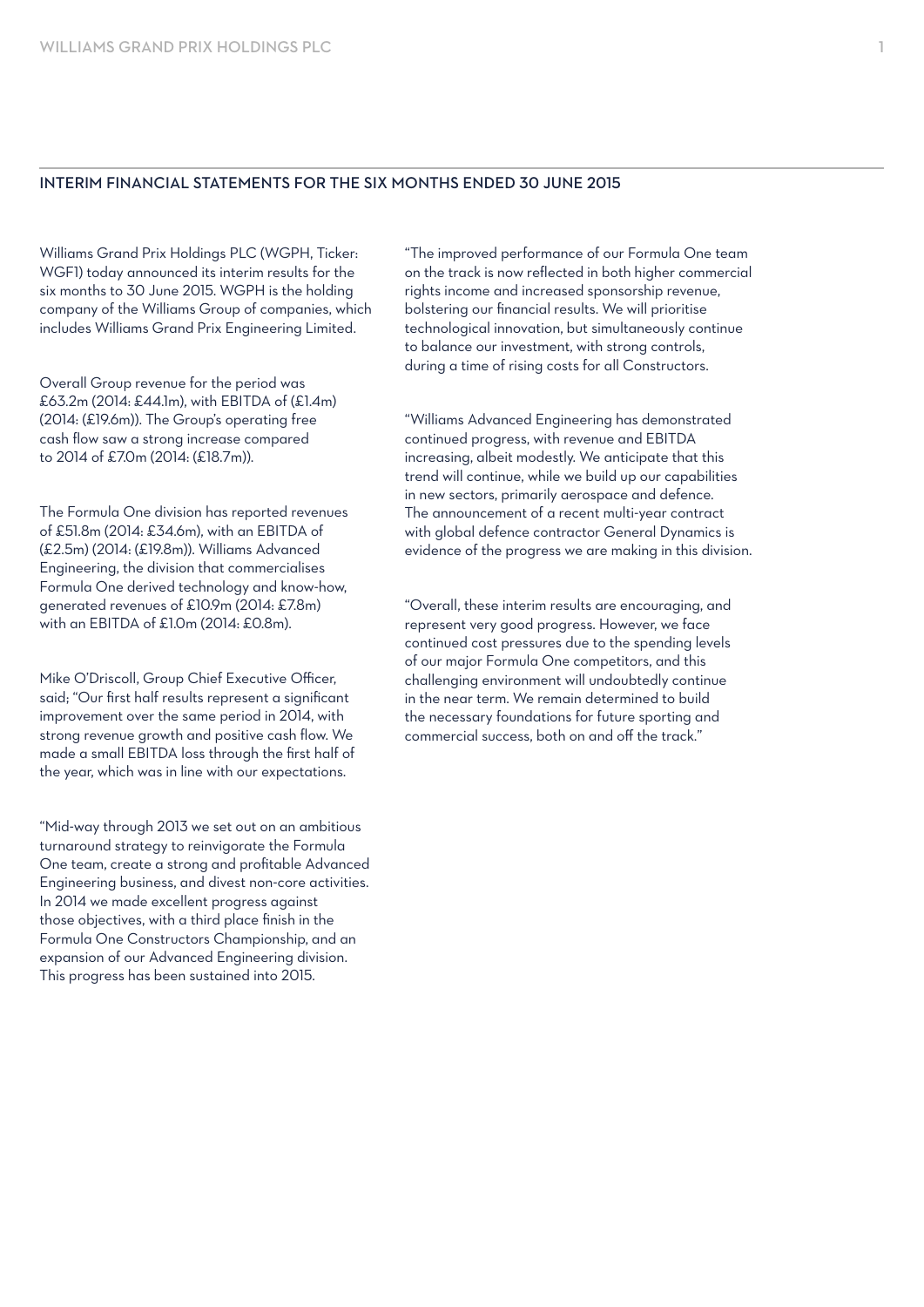## CONDENSED CONSOLIDATED STATEMENT OF COMPREHENSIVE INCOME

## UNAUDITED RESULTS FOR THE SIX MONTHS ENDED 30 JUNE 2015

|                                                                                       | <b>30 JUNE</b><br>2015 |                          | <b>30 JUNE</b><br>2014     |           |
|---------------------------------------------------------------------------------------|------------------------|--------------------------|----------------------------|-----------|
|                                                                                       | Total                  | Continuing<br>operations | Discontinued<br>operations | Total     |
|                                                                                       | £000                   | £000                     | £000                       | £000      |
| Revenue                                                                               | 63,237                 | 42,733                   | 1,339                      | 44,072    |
| Cost of sales                                                                         | (20, 441)              | (22, 974)                | (2,033)                    | (25,007)  |
| Gross profit                                                                          | 42,796                 | 19,759                   | (694)                      | 19,065    |
| Other operating charges                                                               | (49, 648)              | (42, 318)                | (251)                      | (42,569)  |
| Other operating income                                                                | 2,833                  | 2,374                    | 119                        | 2,493     |
| (Loss)/profit from operations                                                         | (4,019)                | (20, 185)                | (826)                      | (21, 011) |
| Profit on disposal of operation                                                       |                        |                          | 3,861                      | 3,861     |
| Finance income                                                                        |                        | 16                       |                            | 16        |
| Finance expense                                                                       | (500)                  | (123)                    |                            | (123)     |
| (Loss)/profit on ordinary activities before tax                                       | (4,519)                | (20, 292)                | 3,035                      | (17, 257) |
| Tax on loss on ordinary activities                                                    |                        |                          |                            |           |
| (Loss)/profit on ordinary activities after taxation                                   | (4,519)                | (20, 292)                | 3,035                      | (17, 257) |
| Non-controlling interests                                                             |                        |                          | (1,507)                    | (1,507)   |
| (Loss)/profit for the interim period attributable to members of<br>the parent company | (4,519)                | (20, 292)                | 1,528                      | (18, 764) |
| Total comprehensive income for the year                                               | (4,519)                | (20, 292)                | 1,528                      | (18, 764) |

## LOSS PER SHARE

|                                                                                 | 2015    |                          | 2014                       |          |  |
|---------------------------------------------------------------------------------|---------|--------------------------|----------------------------|----------|--|
|                                                                                 | Total   | Continuing<br>operations | Discontinued<br>operations | Total    |  |
| Basic and diluted (loss)/profit per share from continuing<br>operations (pence) | (46.83) | (210.28)                 | 15.83                      | (194.45) |  |
| Total basic and diluted (loss)/profit per share (pence)                         | (46.83) | (210.28)                 | 15.83                      | (194.45) |  |

Note: The unaudited results for the six months ended 30 June 2015 are derived entirely from continuing operations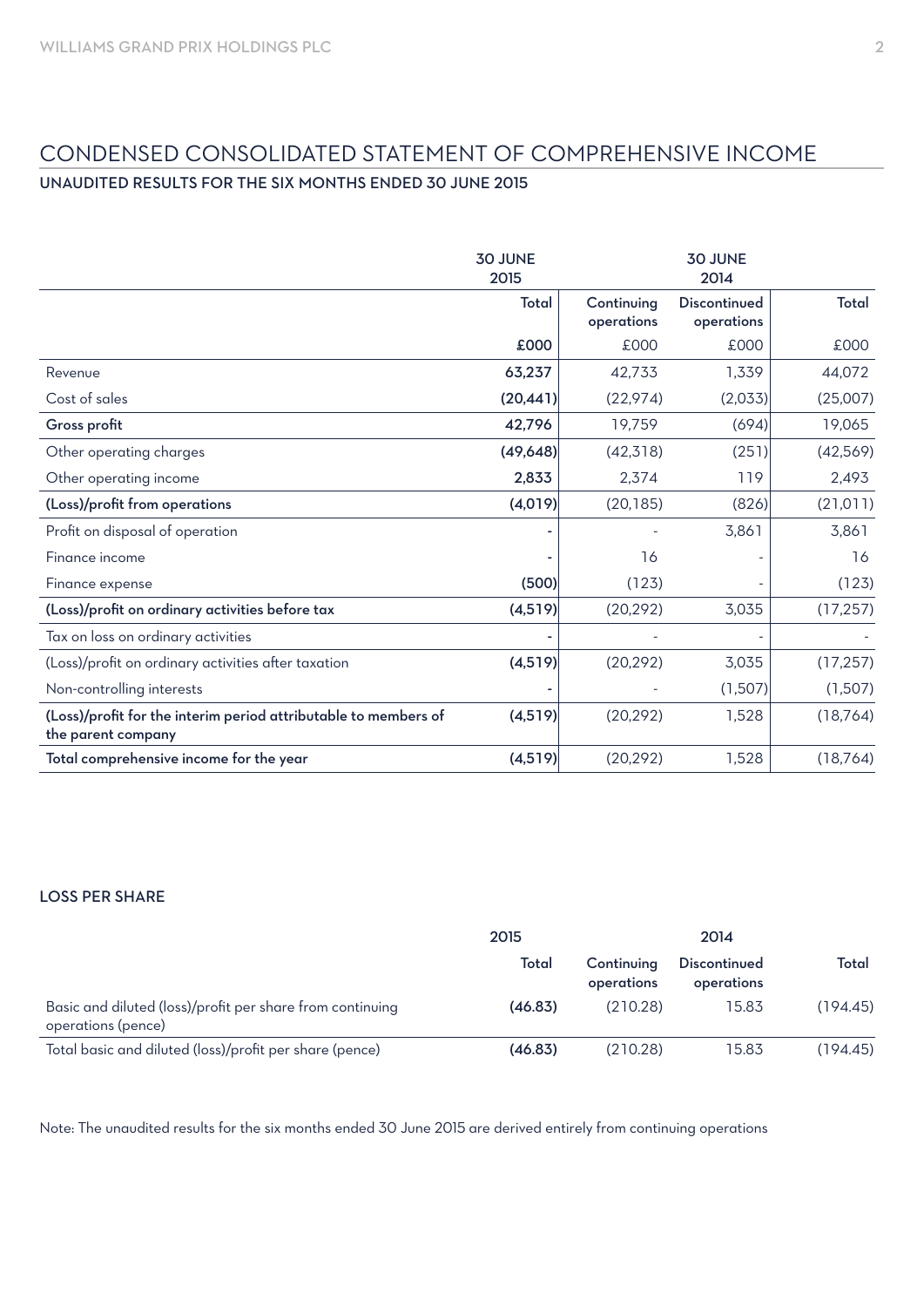## CONDENSED CONSOLIDATED STATEMENT OF CHANGES IN EQUITY

## UNAUDITED RESULTS FOR THE SIX MONTHS ENDED 30 JUNE 2015

|                                              | Called<br>up share<br>capital | Revaluation<br>reserve | Other<br>reserves | Profit<br>and loss<br>account | Equity at-<br>tributable<br>to equity<br>owners of<br>the parent | Non-con-<br>trolling<br>interest | Total share-<br>holders'<br>equity |
|----------------------------------------------|-------------------------------|------------------------|-------------------|-------------------------------|------------------------------------------------------------------|----------------------------------|------------------------------------|
|                                              | £000                          | £000                   | £000              | £000                          | £000                                                             | £000                             | £000                               |
| At 1 January 2014                            | 500                           | 23,183                 | (268)             | 49,650                        | 73,065                                                           | (1,201)                          | 71,864                             |
| Loss for the period                          |                               |                        |                   | (18, 764)                     | (18, 764)                                                        |                                  | (18, 764)                          |
| Other comprehensive income                   |                               |                        |                   |                               |                                                                  |                                  |                                    |
| Total comprehensive income<br>for the period |                               |                        |                   | (18, 764)                     | (18, 764)                                                        |                                  | (18, 764)                          |
| Non-controlling interest                     |                               |                        |                   |                               |                                                                  | 1,201                            | 1,201                              |
| At 30 June 2014                              | 500                           | 23,183                 | (268)             | 30,886                        | 54,301                                                           | ÷                                | 54,301                             |
|                                              |                               |                        |                   |                               |                                                                  |                                  |                                    |
| At 1 January 2015                            | 500                           | 22,721                 | (268)             | 12,363                        | 35,316                                                           |                                  | 35,316                             |
| Loss for the period                          |                               |                        |                   | (4,519)                       | (4,519)                                                          |                                  | (4,519)                            |
| Other comprehensive income                   |                               |                        |                   |                               |                                                                  |                                  |                                    |
| Total comprehensive income<br>for the period |                               |                        |                   | (4,519)                       | (4,519)                                                          |                                  | (4,519)                            |
| Equity based compensation                    |                               |                        | 364               |                               | 364                                                              |                                  | 364                                |
| Realisation of profit on<br>revalued assets  |                               | (450)                  |                   | 450                           |                                                                  |                                  |                                    |
| At 30 June 2015                              | 500                           | 22,271                 | 96                | 8,294                         | 31,161                                                           |                                  | 31,161                             |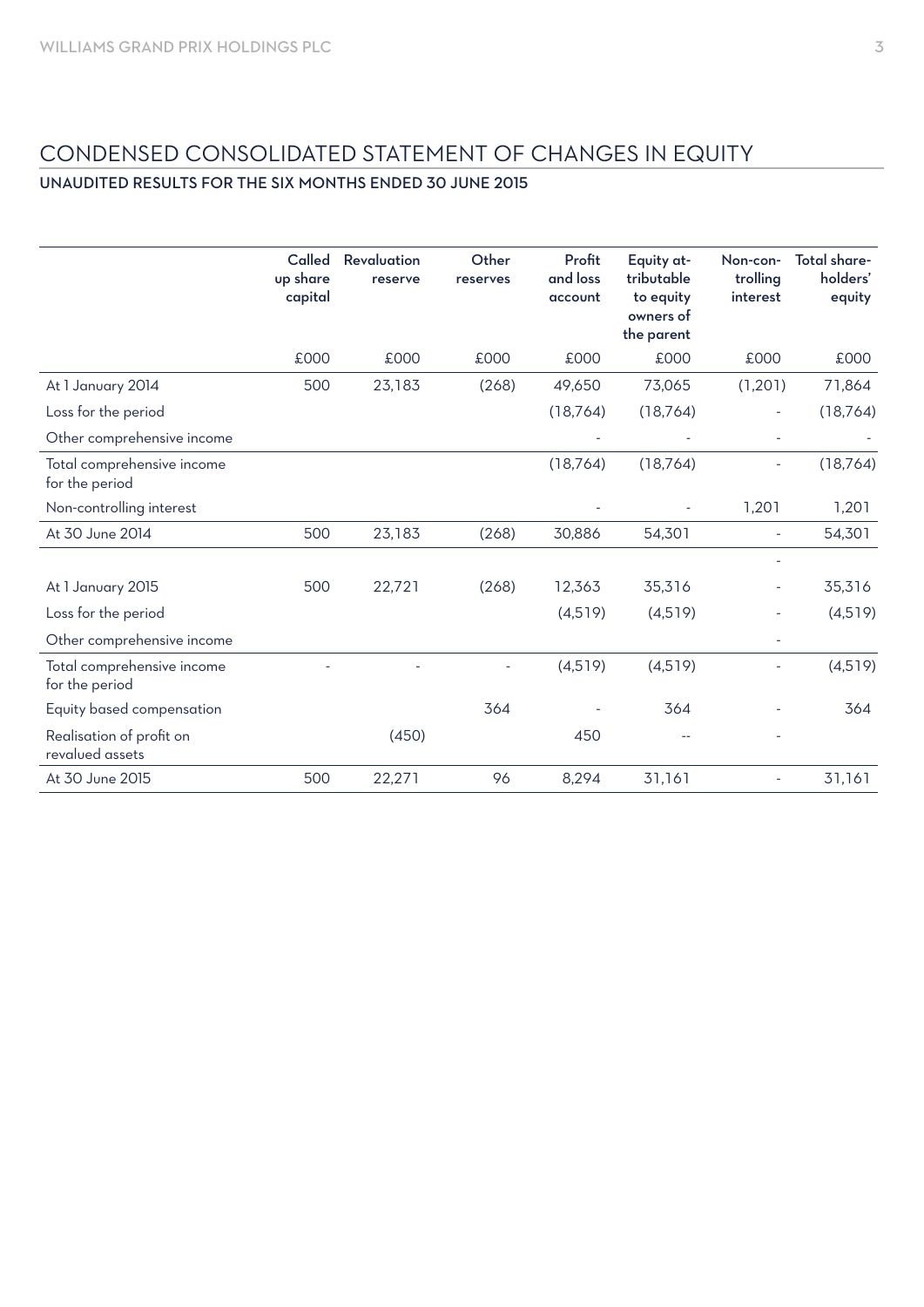## CONDENSED CONSOLIDATED STATEMENT OF FINANCIAL POSITION

## UNAUDITED RESULTS FOR THE SIX MONTHS ENDED 30 JUNE 2015

|                                                         | <b>30 JUNE 2015</b> | 31 DECEMBER 2014 |
|---------------------------------------------------------|---------------------|------------------|
|                                                         | £000                | £000             |
| <b>Fixed assets</b>                                     |                     |                  |
| Intangible assets                                       | 313                 | 391              |
| Heritage assets                                         | 22,421              | 22,871           |
| Tangible assets                                         | 41,718              | 43,332           |
|                                                         | 64,452              | 66,594           |
| <b>Current assets</b>                                   |                     |                  |
| Stocks                                                  | 310                 | 230              |
| Debtors                                                 | 23,717              | 29,478           |
| Cash at bank and in hand                                | 16,654              | 831              |
|                                                         | 40,681              | 30,539           |
| Creditors: Amounts falling due within one year          | (48, 885)           | (41, 839)        |
| Net current liabilities                                 | (8, 204)            | (11,300)         |
| Total assets less current liabilities                   | 56,248              | 55,294           |
| Creditors: Amounts falling due after more than one year | (25,087)            | (19,978)         |
| Net assets                                              | 31,161              | 35,316           |
| <b>Capital and reserves</b>                             |                     |                  |
| Called up share capital                                 | 500                 | 500              |
| Revaluation reserve                                     | 22,271              | 22,721           |
| Other reserves                                          | 96                  | (268)            |
| Profit and loss account                                 | 8,294               | 12,363           |
| Equity attributable to owners of the parent company     | 31,161              | 35,316           |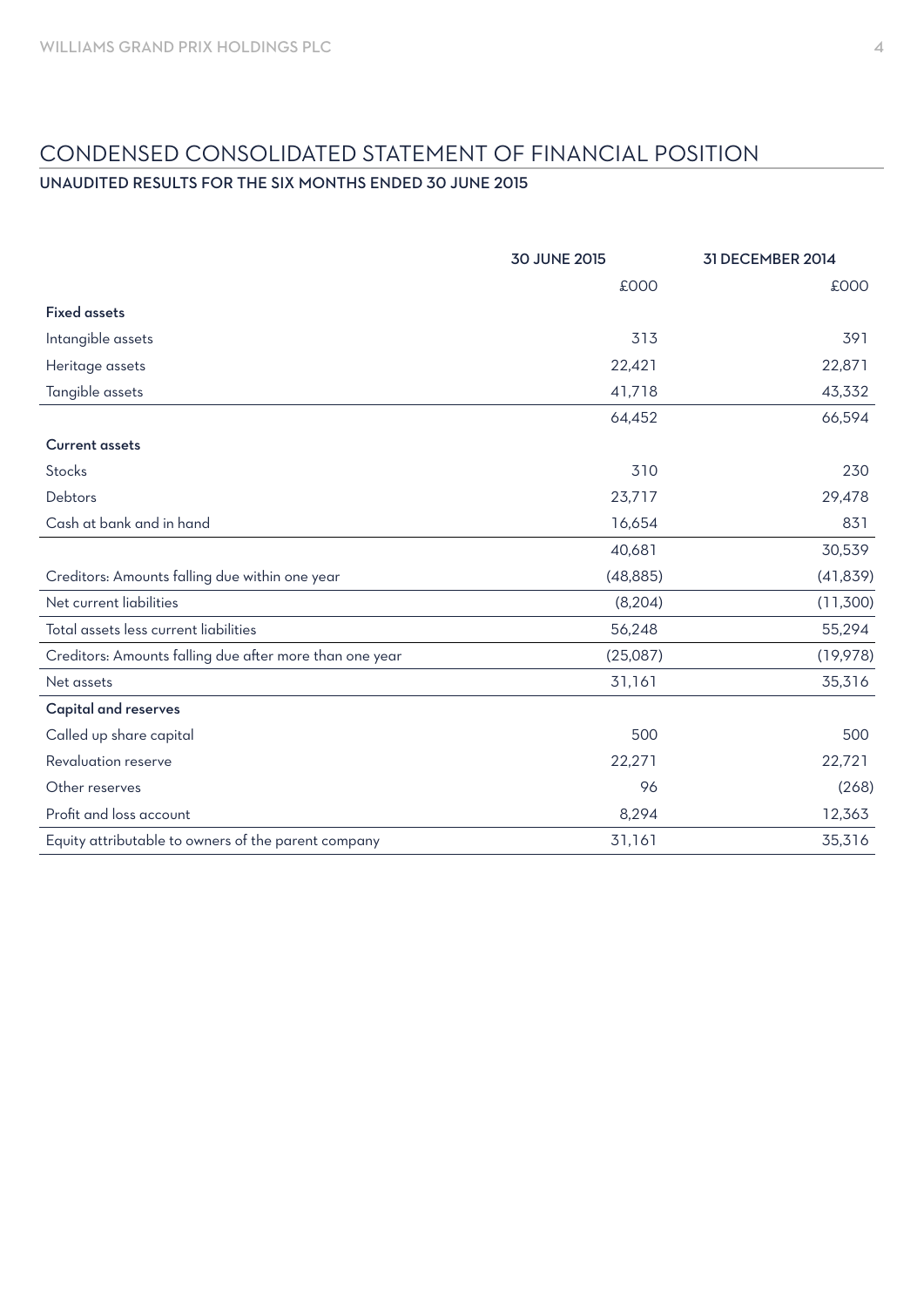## CONDENSED CONSOLIDATED STATEMENT OF CASH FLOWS

## UNAUDITED RESULTS FOR THE SIX MONTHS ENDED 30 JUNE 2015

## GROUP STATEMENT OF CASH FLOWS

| £000<br>£000<br>Group loss for the period<br>(21, 118)<br>(4,519)<br>Adjustments to reconcile profit for the year to<br>net cash flow from operating activities<br>500<br>107<br>Net finance costs<br>Movement on derivative financial instruments at FVTPL<br>(438)<br>1,395<br>Depreciation and amortisation charges<br>2,662<br>364<br>Equity based compensation<br>(Profit)/loss on disposal of tangible fixed assets<br>(425)<br>5<br>(Increase)/decrease in stocks<br>317<br>(80)<br>Decrease/(increase) in debtors<br>6,705<br>(7,389)<br>Increase in creditors<br>1,991<br>12,103<br>Net cash inflow/(outflow) from operating activities<br>(14,580)<br>6,760<br>Investing activities<br>Interest received<br>16<br>5,360<br>Disposal of investments in subsidiary undertakings<br>Payments to acquire fixed assets<br>(734)<br>(4,179)<br>964<br>Receipts from the sale of fixed assets<br>19<br>230<br>1,216<br>Net cash flow from investing activities<br><b>Financing activities</b><br>(500)<br>(210)<br>Interest paid<br>16,000<br>2,892<br>Value of new loans obtained during the period<br>(6,500)<br>Repayment of loans and borrowings<br>Repayment of capital element of finance<br>(167)<br>leases and HP contracts<br>Net cash flow from financing activities<br>8,833<br>2,682<br>Increase/(decrease) in cash and cash equivalents<br>15,823<br>(10,682)<br>Effect of exchange rates on cash and cash equivalents<br>(223)<br>831<br>15,157<br>Cash and cash equivalents at 1 January |                                      | 2015   | 2014  |
|------------------------------------------------------------------------------------------------------------------------------------------------------------------------------------------------------------------------------------------------------------------------------------------------------------------------------------------------------------------------------------------------------------------------------------------------------------------------------------------------------------------------------------------------------------------------------------------------------------------------------------------------------------------------------------------------------------------------------------------------------------------------------------------------------------------------------------------------------------------------------------------------------------------------------------------------------------------------------------------------------------------------------------------------------------------------------------------------------------------------------------------------------------------------------------------------------------------------------------------------------------------------------------------------------------------------------------------------------------------------------------------------------------------------------------------------------------------------------------------------------------|--------------------------------------|--------|-------|
|                                                                                                                                                                                                                                                                                                                                                                                                                                                                                                                                                                                                                                                                                                                                                                                                                                                                                                                                                                                                                                                                                                                                                                                                                                                                                                                                                                                                                                                                                                            |                                      |        |       |
|                                                                                                                                                                                                                                                                                                                                                                                                                                                                                                                                                                                                                                                                                                                                                                                                                                                                                                                                                                                                                                                                                                                                                                                                                                                                                                                                                                                                                                                                                                            |                                      |        |       |
|                                                                                                                                                                                                                                                                                                                                                                                                                                                                                                                                                                                                                                                                                                                                                                                                                                                                                                                                                                                                                                                                                                                                                                                                                                                                                                                                                                                                                                                                                                            |                                      |        |       |
|                                                                                                                                                                                                                                                                                                                                                                                                                                                                                                                                                                                                                                                                                                                                                                                                                                                                                                                                                                                                                                                                                                                                                                                                                                                                                                                                                                                                                                                                                                            |                                      |        |       |
|                                                                                                                                                                                                                                                                                                                                                                                                                                                                                                                                                                                                                                                                                                                                                                                                                                                                                                                                                                                                                                                                                                                                                                                                                                                                                                                                                                                                                                                                                                            |                                      |        |       |
|                                                                                                                                                                                                                                                                                                                                                                                                                                                                                                                                                                                                                                                                                                                                                                                                                                                                                                                                                                                                                                                                                                                                                                                                                                                                                                                                                                                                                                                                                                            |                                      |        |       |
|                                                                                                                                                                                                                                                                                                                                                                                                                                                                                                                                                                                                                                                                                                                                                                                                                                                                                                                                                                                                                                                                                                                                                                                                                                                                                                                                                                                                                                                                                                            |                                      |        |       |
|                                                                                                                                                                                                                                                                                                                                                                                                                                                                                                                                                                                                                                                                                                                                                                                                                                                                                                                                                                                                                                                                                                                                                                                                                                                                                                                                                                                                                                                                                                            |                                      |        |       |
|                                                                                                                                                                                                                                                                                                                                                                                                                                                                                                                                                                                                                                                                                                                                                                                                                                                                                                                                                                                                                                                                                                                                                                                                                                                                                                                                                                                                                                                                                                            |                                      |        |       |
|                                                                                                                                                                                                                                                                                                                                                                                                                                                                                                                                                                                                                                                                                                                                                                                                                                                                                                                                                                                                                                                                                                                                                                                                                                                                                                                                                                                                                                                                                                            |                                      |        |       |
|                                                                                                                                                                                                                                                                                                                                                                                                                                                                                                                                                                                                                                                                                                                                                                                                                                                                                                                                                                                                                                                                                                                                                                                                                                                                                                                                                                                                                                                                                                            |                                      |        |       |
|                                                                                                                                                                                                                                                                                                                                                                                                                                                                                                                                                                                                                                                                                                                                                                                                                                                                                                                                                                                                                                                                                                                                                                                                                                                                                                                                                                                                                                                                                                            |                                      |        |       |
|                                                                                                                                                                                                                                                                                                                                                                                                                                                                                                                                                                                                                                                                                                                                                                                                                                                                                                                                                                                                                                                                                                                                                                                                                                                                                                                                                                                                                                                                                                            |                                      |        |       |
|                                                                                                                                                                                                                                                                                                                                                                                                                                                                                                                                                                                                                                                                                                                                                                                                                                                                                                                                                                                                                                                                                                                                                                                                                                                                                                                                                                                                                                                                                                            |                                      |        |       |
|                                                                                                                                                                                                                                                                                                                                                                                                                                                                                                                                                                                                                                                                                                                                                                                                                                                                                                                                                                                                                                                                                                                                                                                                                                                                                                                                                                                                                                                                                                            |                                      |        |       |
|                                                                                                                                                                                                                                                                                                                                                                                                                                                                                                                                                                                                                                                                                                                                                                                                                                                                                                                                                                                                                                                                                                                                                                                                                                                                                                                                                                                                                                                                                                            |                                      |        |       |
|                                                                                                                                                                                                                                                                                                                                                                                                                                                                                                                                                                                                                                                                                                                                                                                                                                                                                                                                                                                                                                                                                                                                                                                                                                                                                                                                                                                                                                                                                                            |                                      |        |       |
|                                                                                                                                                                                                                                                                                                                                                                                                                                                                                                                                                                                                                                                                                                                                                                                                                                                                                                                                                                                                                                                                                                                                                                                                                                                                                                                                                                                                                                                                                                            |                                      |        |       |
|                                                                                                                                                                                                                                                                                                                                                                                                                                                                                                                                                                                                                                                                                                                                                                                                                                                                                                                                                                                                                                                                                                                                                                                                                                                                                                                                                                                                                                                                                                            |                                      |        |       |
|                                                                                                                                                                                                                                                                                                                                                                                                                                                                                                                                                                                                                                                                                                                                                                                                                                                                                                                                                                                                                                                                                                                                                                                                                                                                                                                                                                                                                                                                                                            |                                      |        |       |
|                                                                                                                                                                                                                                                                                                                                                                                                                                                                                                                                                                                                                                                                                                                                                                                                                                                                                                                                                                                                                                                                                                                                                                                                                                                                                                                                                                                                                                                                                                            |                                      |        |       |
|                                                                                                                                                                                                                                                                                                                                                                                                                                                                                                                                                                                                                                                                                                                                                                                                                                                                                                                                                                                                                                                                                                                                                                                                                                                                                                                                                                                                                                                                                                            |                                      |        |       |
|                                                                                                                                                                                                                                                                                                                                                                                                                                                                                                                                                                                                                                                                                                                                                                                                                                                                                                                                                                                                                                                                                                                                                                                                                                                                                                                                                                                                                                                                                                            |                                      |        |       |
|                                                                                                                                                                                                                                                                                                                                                                                                                                                                                                                                                                                                                                                                                                                                                                                                                                                                                                                                                                                                                                                                                                                                                                                                                                                                                                                                                                                                                                                                                                            |                                      |        |       |
|                                                                                                                                                                                                                                                                                                                                                                                                                                                                                                                                                                                                                                                                                                                                                                                                                                                                                                                                                                                                                                                                                                                                                                                                                                                                                                                                                                                                                                                                                                            |                                      |        |       |
|                                                                                                                                                                                                                                                                                                                                                                                                                                                                                                                                                                                                                                                                                                                                                                                                                                                                                                                                                                                                                                                                                                                                                                                                                                                                                                                                                                                                                                                                                                            |                                      |        |       |
|                                                                                                                                                                                                                                                                                                                                                                                                                                                                                                                                                                                                                                                                                                                                                                                                                                                                                                                                                                                                                                                                                                                                                                                                                                                                                                                                                                                                                                                                                                            |                                      |        |       |
|                                                                                                                                                                                                                                                                                                                                                                                                                                                                                                                                                                                                                                                                                                                                                                                                                                                                                                                                                                                                                                                                                                                                                                                                                                                                                                                                                                                                                                                                                                            |                                      |        |       |
|                                                                                                                                                                                                                                                                                                                                                                                                                                                                                                                                                                                                                                                                                                                                                                                                                                                                                                                                                                                                                                                                                                                                                                                                                                                                                                                                                                                                                                                                                                            |                                      |        |       |
|                                                                                                                                                                                                                                                                                                                                                                                                                                                                                                                                                                                                                                                                                                                                                                                                                                                                                                                                                                                                                                                                                                                                                                                                                                                                                                                                                                                                                                                                                                            | Cash and cash equivalents at 30 June | 16,654 | 4,252 |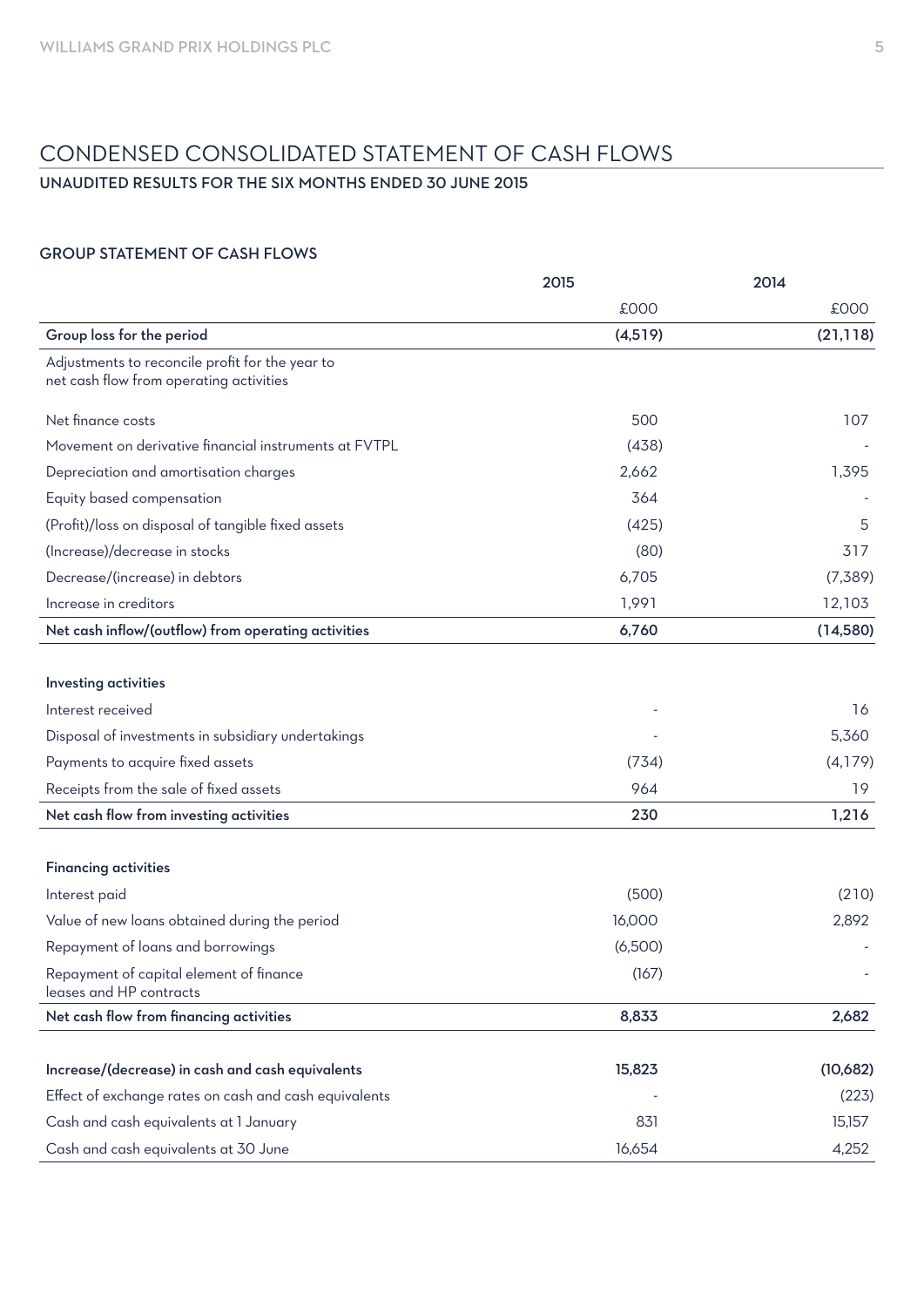### 1. BASIS OF PREPARATION

The Group's financial statements have been prepared in compliance with FRS 104 *Interim Financial Reporting*. The Group transitioned from previously extant UK GAAP to FRS 102 as at 1 January 2014. An explanation of how the transition to FRS 102 has affected the reported financial position and financial performance is given in note 8.

The financial statements have been prepared in accordance with applicable accounting standards. The financial statements are prepared in sterling which is the functional currency of the group and rounded to the nearest £000.

Except as disclosed in note 8 the financial information set out above does not constitute the company's statutory accounts for the years ended 31 December 2014 but is derived from those accounts. Statutory accounts for 2014 have been delivered to the registrar of companies. The auditor has reported on those accounts; their reports were (i) unqualified, (ii) did not include a reference to any matters to which the auditor drew attention by way of emphasis without qualifying their report and (iii) did not contain a statement under section 498 (2) or (3) of the Companies Act 2006.

#### BASIS OF CONSOLIDATION

The consolidated financial statements are adjusted, where appropriate, to conform to Group accounting policies. As a consolidated profit and loss account is published, a separate profit and loss account for the parent is omitted from the Group consolidated financial statements by virtue of section 408 of the Companies Act 2006.

Non-controlling interests, presented as part of equity, represent the portion of a subsidiary's profit or loss and net assets that is not held by the Group. The Group attributes the cumulative profits or losses and net assets of subsidiaries between owners of the parent and non-controlling interests based on their respective ownership interests.

#### GOING CONCERN

The Board has reviewed cash flow forecasts for the twelve months from 4 September 2015. These forecasts take into account income which is already contracted. The Directors have reviewed the Group's plans to meet obligations as they fall due and are satisfied at the current time that these plans are appropriate and adequate. The Group has considerable other assets which could be sold or used as security for other fundraising.

The Group is well placed to manage business risk effectively and the Board reviews the Group's performance against budgets and forecasts on a regular basis and is satisfied that the Group is performing in line with expectations. The Directors therefore have a reasonable expectation that the Group has adequate resources to continue in operational existence for the foreseeable future. Thus they continue to adopt the going concern basis of accounting in the preparation of accounts.

During the period, the Group amended its borrowing facilities with HSBC. This increased available term loans by £11m and reduced revolving credit facilities by £10m. In addition, the Group entered into a £5m five year financing arrangement secured on specific operational equipment.

#### JUDGEMENTS AND KEY SOURCES OF ESTIMATION UNCERTAINTY

The preparation of financial statements requires management to make judgements, estimates and assumptions that affect the amounts reported for assets and liabilities as at the balance sheet date and the amounts reported for revenues and expenses during the period. However, the nature of estimation means that actual outcomes could differ from those estimates. The following judgements (apart from those involving estimates) have had the most significant effect on the amounts recognised in the financial statements.

#### *Revenue recognition for Williams Advanced Engineering contracts*

The Group enters into long term contracts to deliver advanced engineering services to customers. These contracts may be fixed price and extend across a significant period of time. Revenue from these contracts is recognised when the outcome of the contract can be estimated reliably and the relevant services have been performed. Performance is measured by reference to the costs that have been incurred to date as a percentage of the total expected costs for the contract. The revenue recognised could be impacted by future changes in delivery or contract costs that were not considered when the completion of the contract was assessed.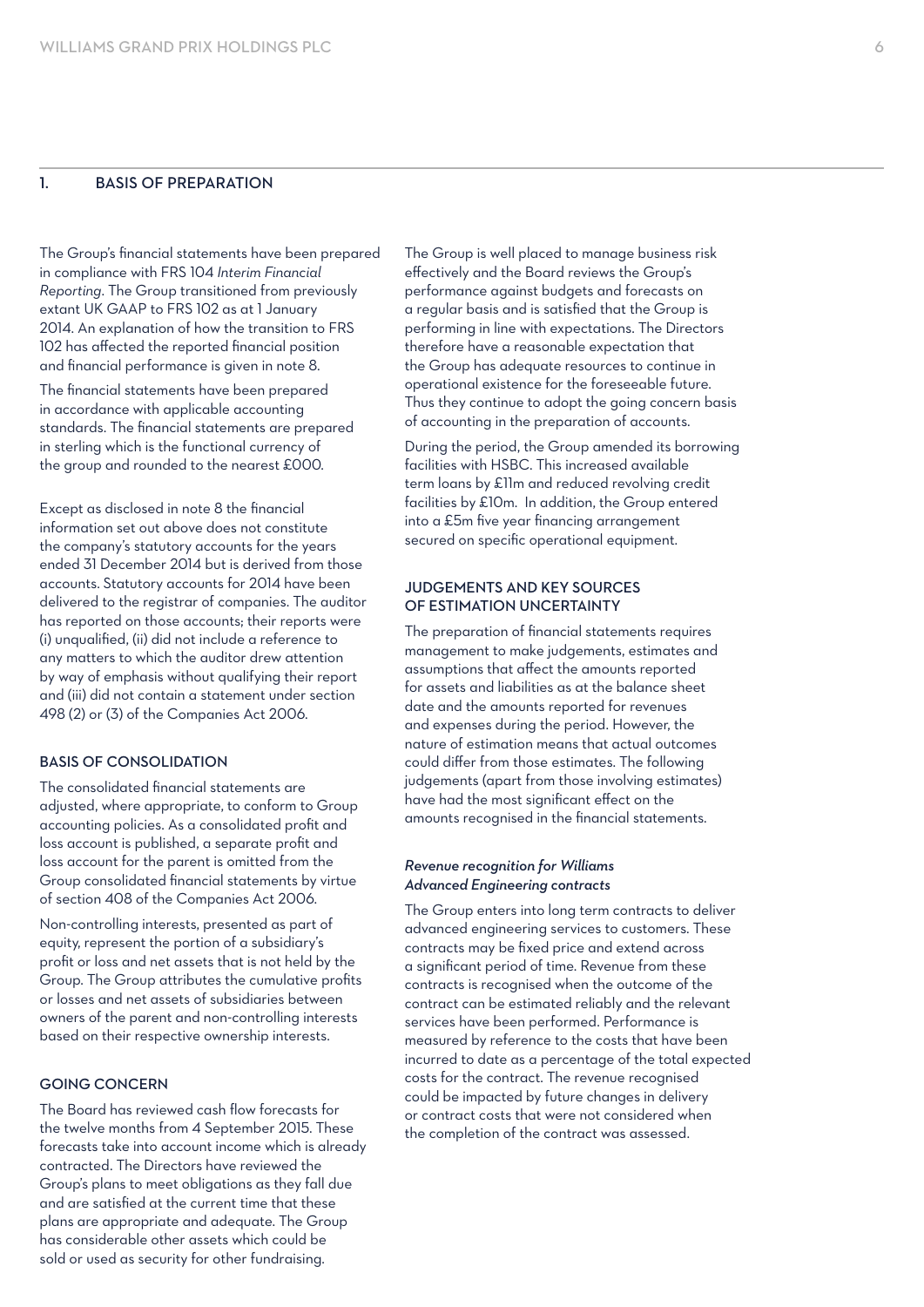## 1. BASIS OF PREPARATION

#### *Tangible fixed assets*

The depreciation charge for the period is derived after determining an estimate of an asset's expected useful life and the expected residual value at the end of its life. Expected useful life and expected residual values are considered when assets are acquired. At the end of each period, an assessment is made for any indicators that would suggest that these values have changed.

During the period, the Directors have reviewed the depreciation method, useful lives and residual values applied to tangible fixed assets. As a result of this review, it was decided to update the depreciation methods and useful lives to reflect current estimates of the pattern of consumption of economic benefits of assets. The changes to depreciation methods and useful lives have been recognised prospectively from the date of change.

#### *Heritage assets*

Heritage assets are revalued every five years. The valuation has been performed by a specialist looking at the cars individually, considering the value inherent in the provenance attached, as well as looking at sales values for similar vehicles where possible. Changes in market conditions could result in a revision to the values that can be attributed to these assets.

#### *Taxation*

The Group claims Research and Development Expenditure Credits ("RDEC") in respect of its research and development expenditure. The Group recognises the value of the RDEC net of tax as other income in the year in which the underlying research and development expenditure was incurred based on an estimate of the expected recovery.

#### SIGNIFICANT ACCOUNTING POLICIES

#### *Revenue*

The Group principally earns revenue through sponsorship, commercial rights and engineering services.

Where sponsorship arrangements provide the sponsor with multiple deliverables, contractual revenues are allocated to each deliverable based on the relative fair value of the separate components. The majority of sponsorship revenue is recognised evenly over the course of the year. Where sponsors make payment other than in cash, revenue is recognised based on the fair value of the goods or services received or the fair value of the services provided. Where these amounts cannot be reliably estimated, no revenue is recognised.

Commercial rights revenues in relation to performance in the Constructors' Championship are based on performance in the preceding season. This revenue is recognised across the period of the Constructors' Championship. Other commercial rights revenue is recognised as the respective rights are delivered to the customer.

Engineering service revenue is often related to long term contracts which may have fixed pricing and multiple deliverables. Where the outcome of a transaction can be estimated reliably, revenue associated with the transaction is recognised in the income statement by reference to the stage of completion at the period end. Where the costs of delivering a contract are expected to exceed the revenue from the contract, the loss is recognised immediately.

#### *Research and development*

The Group is heavily committed to research and development activities so as to maintain its position as a world leader in motor sport and advanced engineering. All expenditure on research and development is expensed as incurred.

The Group claims Research and Development Expenditure Credits ("RDEC") in respect of its research and development expenditure. The Group recognises the value of the RDEC net of tax as other income in the year in which the underlying research and development expenditure was incurred. The net RDEC receivable is recognised within other debtors.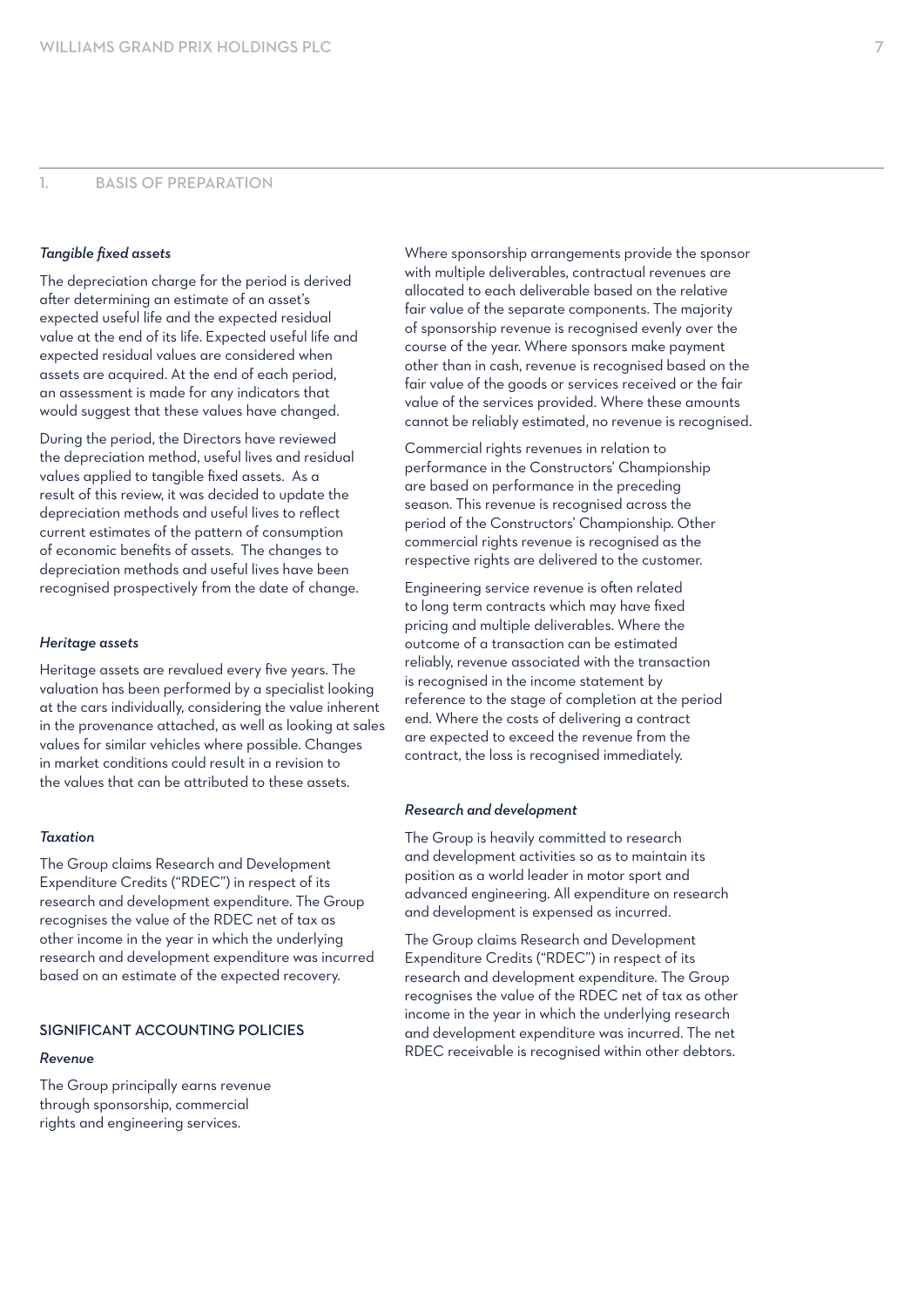#### *Heritage assets*

The Group maintains a collection of historic Formula One cars. These assets are held on the balance sheet at the Directors' valuation. The valuation has been performed by a specialist looking at the cars individually, considering the value inherent in the provenance attached (e.g. championship winning cars), as well as looking at sales values for similar vehicles where possible. Assets are revalued every five years and gains and losses are recognised in other comprehensive income. Formula One racing cars retained at the end of each season are initially recorded as heritage assets with a value of £50,000 up until a revaluation takes place.

#### *Property, plant and equipment*

All property, plant and equipment is initially recorded at cost. Depreciation is calculated so as to write off the cost of an asset, less its estimated residual value, over the useful economic life of that asset as shown below.

Assets classified as plant & machinery, wind tunnel and vehicles & pit equipment are presented as plant & machinery assets in the notes to the accounts. A nil depreciation rate is provided in respect of the freehold land. Finance costs on fixed asset additions are capitalised during the period of construction and written off as part of the total cost. No depreciation is charged during the period of construction.

The Group capitalises the costs of constructing new tangible fixed assets during the period for which they are under construction and written off as part of the total cost. No depreciation is charged during the period of construction.

| Asset class                       | Depreciation method and rate                                                             |
|-----------------------------------|------------------------------------------------------------------------------------------|
| Plant & machinery                 | Between 6 and 8 years<br>straight-line                                                   |
| Fixtures, fittings &<br>equipment | 6 years straight-line                                                                    |
| Freehold buildings                | Factory -<br>50 years straight-line<br>Wind Tunnel buildings -<br>25 years straight-line |
| Freehold land                     | Not depreciated                                                                          |

#### *Intangible assets*

Intangible assets comprise software which is initially recorded at cost. Amortisation is calculated so as to write off the cost of an asset over a useful economic life of six years.

#### *Stock and work in progress*

Stock and work in progress are valued at the lower of cost and net realisable value, after due regard for obsolete and slow moving stocks. Net realisable value is based on selling price less anticipated costs to completion and selling costs. Cost includes all direct costs and an appropriate proportion of fixed and variable overheads.

#### *Leasing and hire purchase commitments*

Assets held under finance leases, which are leases where substantially all the risks and rewards of ownership of the asset have passed to the group, and hire purchase contracts are capitalised in the balance sheet and depreciated over the shorter of the lease term and asset's useful lives. A corresponding liability is recognised for the lower of the fair value of the leased asset and the present value of the minimum lease payments in the balance sheet. Lease payments are apportioned between the reduction of the lease liability and finance charges so as to achieve a constant rate of interest on the remaining balance of the liability.

Rentals payable under operating leases are recognised as an expense on a straight line basis over the lease term.

#### *Equity based compensation*

The Group issues equity-settled share-based payments to certain employees. Equity-settled share based payments are measured at fair value at the date of grant. The fair value determined at the grant date of the equity-settled share based payments is expensed on a straight-line basis over the vesting period, based on the Group's estimate of the shares that will eventually vest.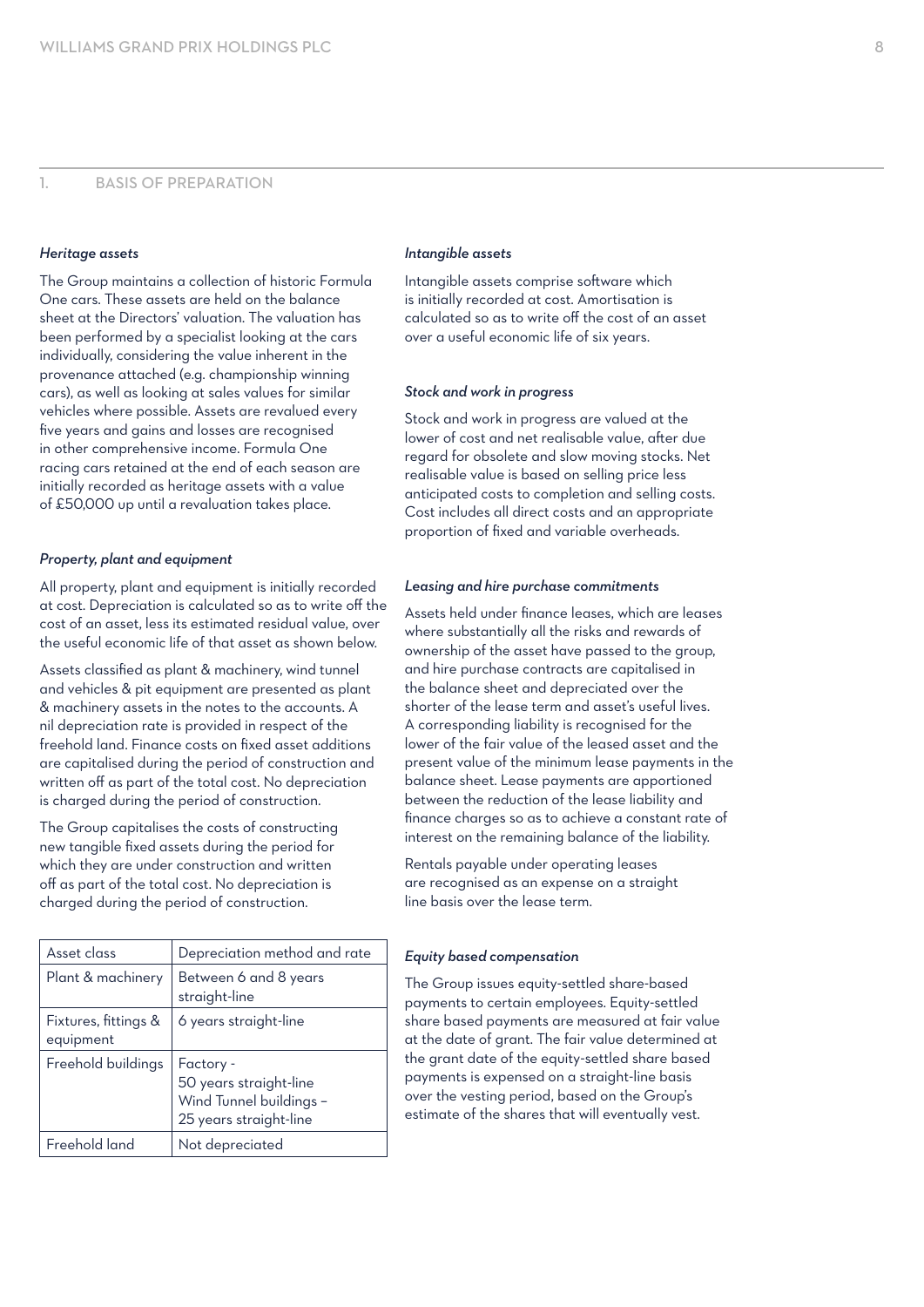## 1. BASIS OF PREPARATION

#### *Derivative financial instruments*

The Group uses forward foreign currency contracts to reduce exposure to foreign exchange rates. Derivative financial instruments are initially measured at fair value on the date at which the derivative contract is entered into and are subsequently measured at fair value through profit or loss. Derivative are carried as assets when the fair value is positive and as liabilities when the fair value is negative. The fair value of the forward contracts is calculated by reference to current forward exchange contracts with similar maturity profiles.

#### *Cash and cash equivalents*

Cash and cash equivalents in the balance sheet comprise cash at banks and in hand. For the purpose of the consolidated cash flow statement, cash and cash equivalents consist of cash and cash equivalents as defined above, net of outstanding bank overdrafts.

#### *Trade payables and receivables*

Trade payables and trade receivables are not interest bearing and are payable or receivable within one year. They are recorded at their nominal value less any allowance for estimated irrecoverable amounts. Any losses arising from impairment are recognised in the income statement.

#### *Bank borrowings and overdrafts*

Interest bearing loans and overdrafts are initially measured at fair value (which is equal to cost at inception), and are subsequently measured at amortised cost, using the effective interest rate method. Any difference between the proceeds net of transaction costs and the amount due on settlement of borrowings is recognised over the term of the borrowing.

#### *Foreign currency*

Monetary assets and liabilities denominated in foreign currencies are translated into sterling at rates of exchange ruling at the balance sheet date. Transactions in foreign currencies are translated into sterling at the rate of exchange prevailing at the transaction date. All profits and losses on exchange are recognised within the statement of comprehensive income.

#### *Discontinued operations*

The Group recognises as discontinued operations components which have been disposed of which represented a separate major line of business or operation.

#### *Pensions*

The Group operates a defined contribution pension scheme. The pension costs charged in the financial statements represent the contributions payable by the Group during the period. The Group does not operate any defined benefit retirement arrangements.

#### *Treasury shares*

Treasury shares held by the Employee Benefit Trust are classified in capital and reserves and recognised at cost. Consideration received for the sale of such shares is also recognised in equity, with any difference between the proceeds from sale and the original cost taken to the profit and loss reserve. No gain or loss is recognised on the purchase, sale, issue or cancellation of equity shares.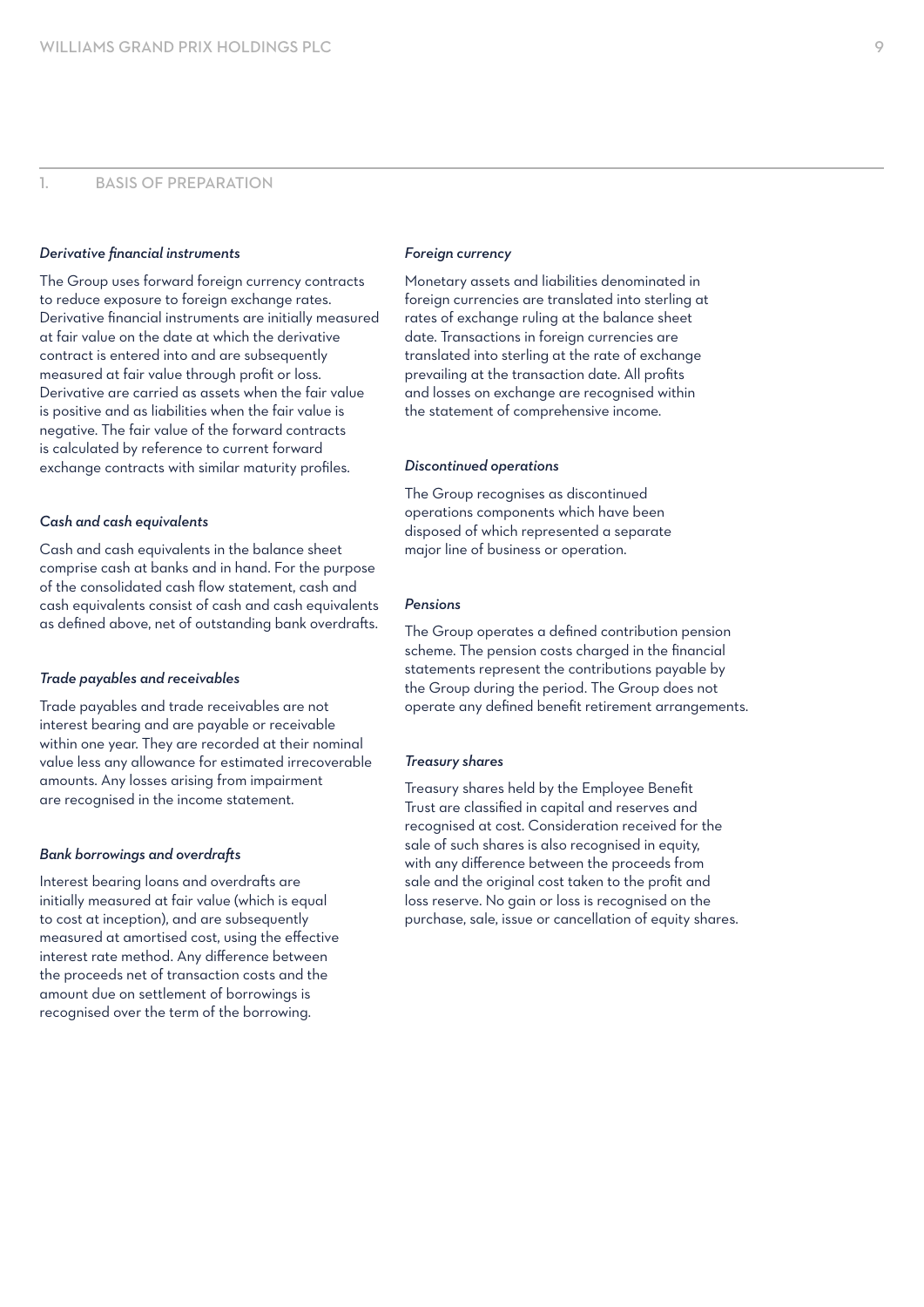## 2. SEGMENTAL ANALYSIS

### UNAUDITED RESULTS FOR SIX MONTHS ENDED 30 JUNE 2015

|                                    | 2015           |            |                          | 2014    |                          |                          |             |           |
|------------------------------------|----------------|------------|--------------------------|---------|--------------------------|--------------------------|-------------|-----------|
|                                    | Formula<br>One | <b>WAE</b> | Other                    | Total   | Formula<br>One           | <b>WAE</b>               | Other       | Total     |
|                                    | £000           | £000       | £000                     | £000    | £000                     | £000                     | <b>COO3</b> | £000      |
| Revenue from provision of services | 51,847         | 10,929     | 461                      | 63,237  | 34,553                   | 7,845                    | 1,674       | 44,072    |
| Other operating income             | 2,384          | 450        | ٠                        | 2,833   | 2,235                    | 139                      | 118         | 2,492     |
| <b>Adjusted EBITDA</b>             | (2,509)        | 1,034      | 94                       | (1,381) | (19,759)                 | 816                      | (674)       | (19,617)  |
| Depreciation and amortisation      | (2,378)        | (252)      | (32)                     | (2,662) | (1, 118)                 | (127)                    | (149)       | (1, 394)  |
| Other income and expense           | 24             | ۰          | $\overline{\phantom{a}}$ | 24      | $\overline{\phantom{a}}$ | ٠                        | ٠           |           |
| <b>Operating profit</b>            | (4,863)        | 782        | 62                       | (4,019) | (20, 877)                | 689                      | (823)       | (21, 011) |
| Profit on disposal of operation    |                |            |                          |         |                          | $\overline{\phantom{a}}$ | 3,861       | 3,861     |
| Interest income                    |                |            |                          |         |                          |                          |             | 16        |
| Interest expense                   |                |            |                          | (500)   |                          |                          |             | (123)     |
| Profit before tax                  |                |            |                          | (4,519) |                          |                          |             | (17, 257) |
| Taxation                           |                |            |                          |         |                          |                          |             |           |
| Profit after tax                   |                |            |                          | (4,519) |                          |                          |             | (17, 257) |

## 3. FINANCE INCOME

|                           | 2015 | 2014    |
|---------------------------|------|---------|
|                           | £000 | 000:    |
| Other interest receivable | -    | $\circ$ |

### 4. FINANCE EXPENSE

|                                                                    | 2015 | 2014 |
|--------------------------------------------------------------------|------|------|
|                                                                    | £000 | £000 |
| Interest on bank loans and overdrafts                              | 465  | 185  |
| Other interest payable                                             |      | 25   |
| Interest payable on finance leases and<br>hire purchase agreements | 35   |      |
| Foreign exchange gain on borrowing                                 | ۰    | (87) |
|                                                                    | 500  | 123  |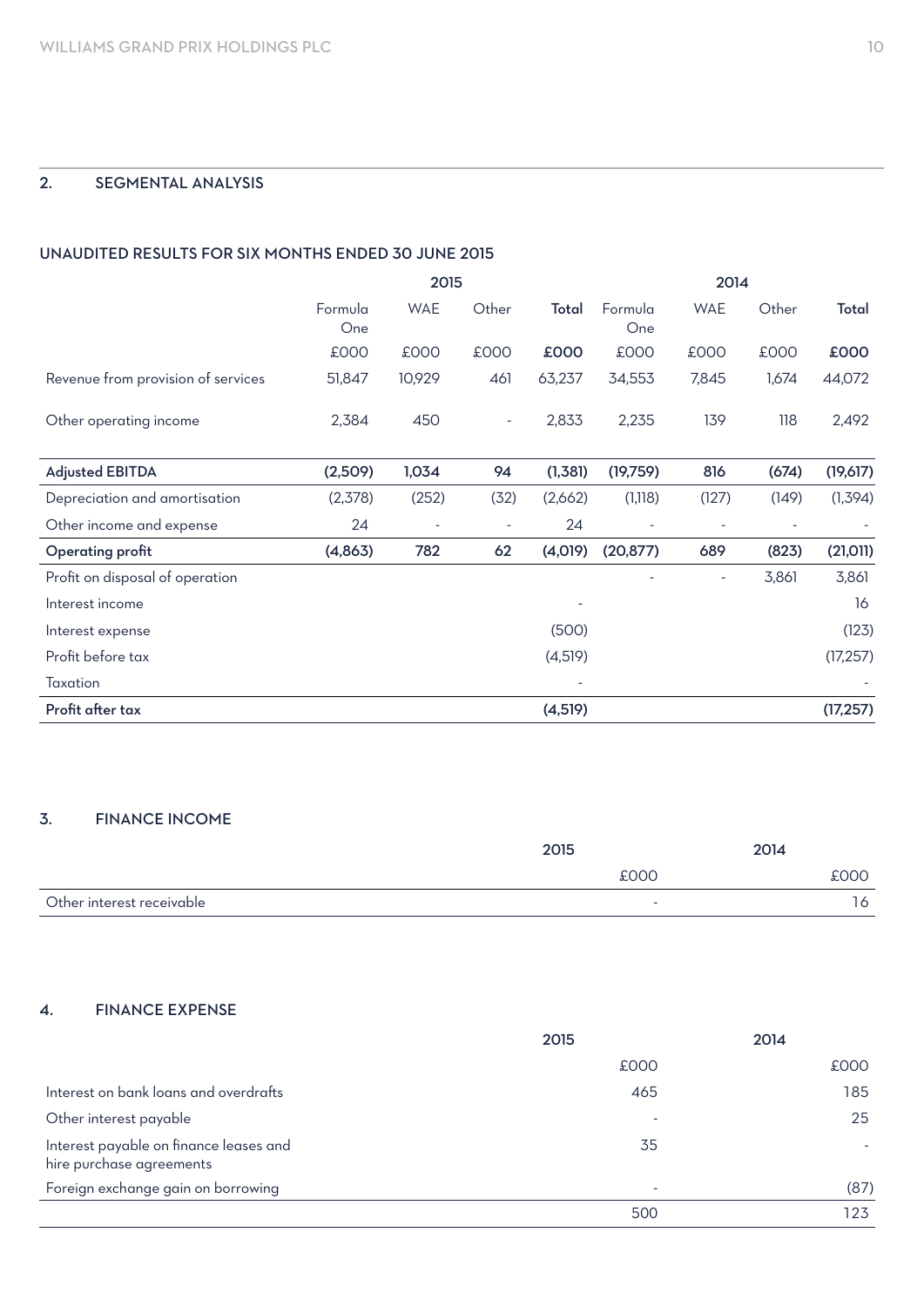## 5. TAXATION

The Group has estimated losses of approximately £123.9 million (2014: £119.4 million) available to carry forward against future trading profits. No deferred tax asset has been recognised in respect of these losses due to the uncertainty of the period over which they will be offset against taxable profits.

#### 6. LOSS PER SHARE

At the 30 June 2015 and at the 30 June 2014 the Group has issued 10,000,000 ordinary shares. Of these shares, 350,000 were held by the WGP Trust, an employee benefit trust. As such, the weighted average number of shares for calculating basic earnings per share at 30 June 2015 and 30 June 2014 was 9,650,000. There were a number of potentially issuable shares in relation to equity based compensation. These potentially issuable shares are anti-dilutive and as such, no diluted loss per share is presented.

### 7. PROPERTY, PLANT AND EQUIPMENT

|                               | <b>Freehold land</b><br>and buildings | <b>Plant</b> and<br>machinery | <b>Fixtures and</b><br>fittings | Total     |
|-------------------------------|---------------------------------------|-------------------------------|---------------------------------|-----------|
|                               | £000                                  | £000                          | £000                            | £000      |
| Cost                          |                                       |                               |                                 |           |
| As at 1 Jan 2015              | 29,862                                | 56,676                        | 6,015                           | 92,553    |
| Additions                     | 121                                   | 882                           | 55                              | 1,058     |
| <b>Disposals</b>              | $\overline{a}$                        | (12,959)                      | (4,587)                         | (17,546)  |
| At 30 Jun 2015                | 29,983                                | 44,599                        | 1,483                           | 76,065    |
|                               |                                       |                               |                                 |           |
| Accumulated depreciation      |                                       |                               |                                 |           |
| As at 1 Jan 2015              |                                       | 44,217                        | 5,004                           | 49,221    |
| Charge for the period         | 165                                   | 2,148                         | 270                             | 2,584     |
| Eliminated on disposal        |                                       | (12, 870)                     | (4,587)                         | (17, 457) |
| At 30 Jun 2015                | 165                                   | 33,495                        | 687                             | 34,348    |
|                               |                                       |                               |                                 |           |
| Net book value at 30 Jun 2015 | 29,818                                | 11,105                        | 795                             | 41,717    |
| Net book value at 1 Jan 2015  | 29,862                                | 12,459                        | 1,011                           | 43,332    |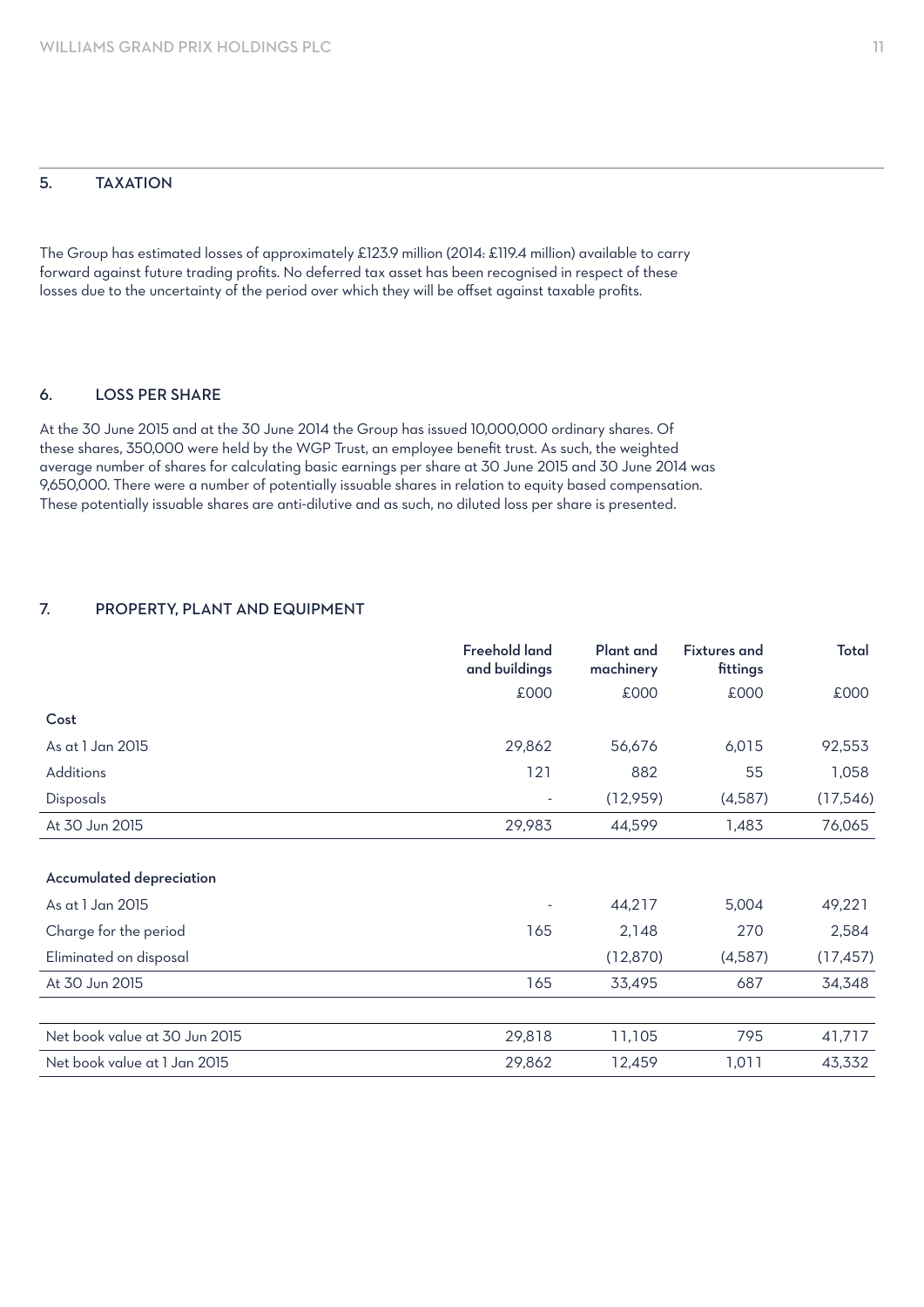#### 8. TRANSITION TO FRS 102

The group transitioned to FRS 102 from previously extant UK GAAP as at 1 January 2014. The impact of the transition to FRS 102 is as follows:

#### RECONCILIATION OF EQUITY AT 1 JANUARY 2014

|                                                                    | £000   |
|--------------------------------------------------------------------|--------|
| Equity Shareholders funds at 1 January 2014 under previous UK GAAP | 72,124 |
| Holiday pay accrual                                                | (260)  |
|                                                                    |        |
|                                                                    |        |

Equity Shareholders funds at 1 January 2014 under FRS 102 71,864

#### RECONCILIATION OF EQUITY AT 31 DECEMBER 2014

|                                                                      | £000   |
|----------------------------------------------------------------------|--------|
| Equity Shareholders funds at 31 December 2014 under previous UK GAAP | 35.576 |
| Holiday pay accrual                                                  | (260)  |
|                                                                      |        |

#### HOLIDAY PAY ACCRUAL

Under previous UK GAAP, the group did not accrue for holiday pay that was earned but the holiday entitlement was expected to be taken in the subsequent financial year. Under FRS 102, the group is required to accrue for all short term compensated absences as holiday entitlement earned but not taken at the date of the statement of financial position. The impact is to increase holiday pay accrued by £260,000 for the group at both 1 January 2014 and 31 December 2014 respectively.

#### INTANGIBLE ASSETS

Software that is not an integral part of the related hardware is now treated as an intangible asset. Under previous UK GAAP these amounts would have been classified in property, plant and equipment.